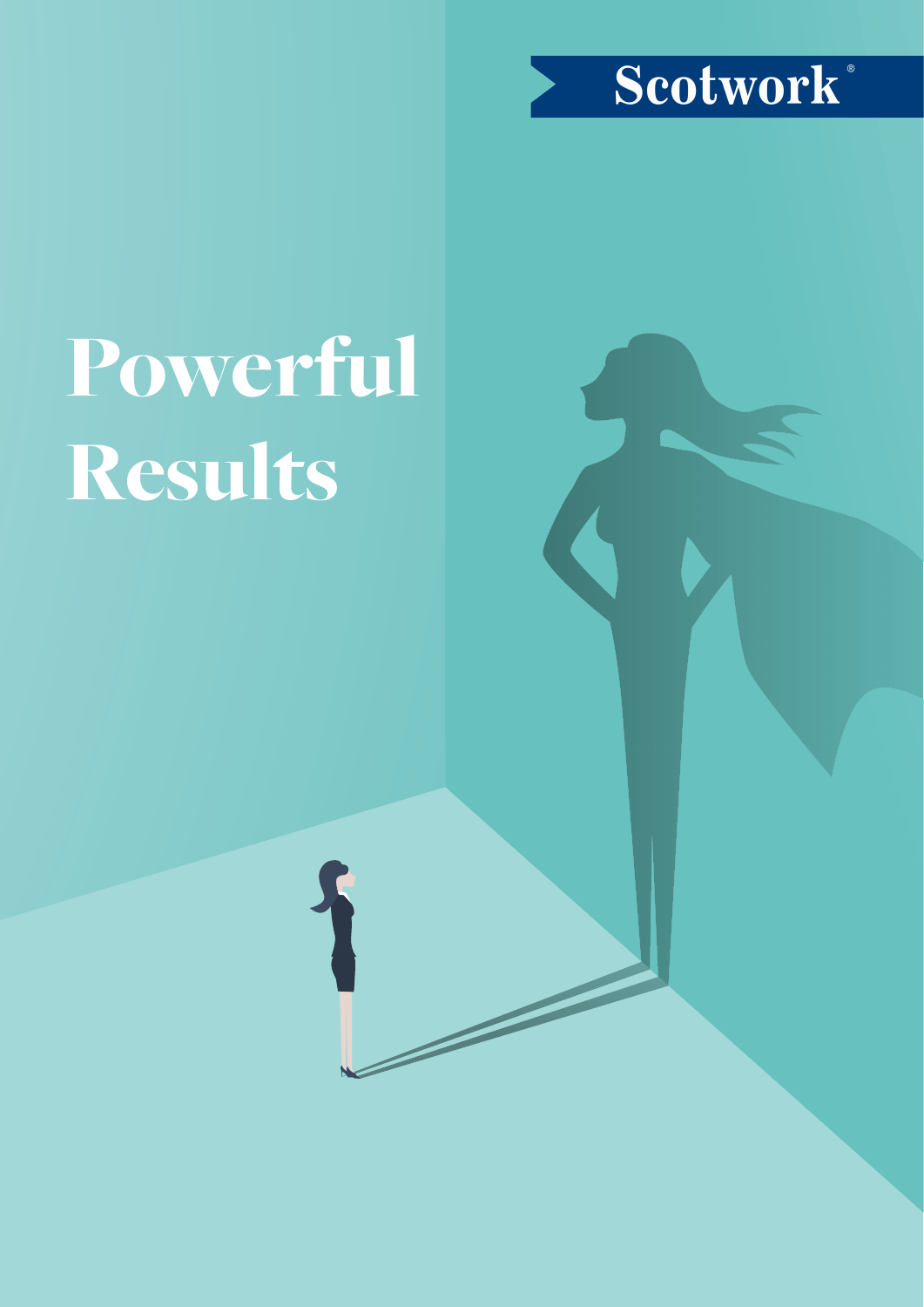# Content

| Investing? in Training?                        |  |
|------------------------------------------------|--|
|                                                |  |
| Key Findings from Scotwork course participants |  |
| Improved performance                           |  |
| Financial return                               |  |
| Most valuable training activity                |  |
| Pace of the course                             |  |
| Course materials of continuing value           |  |
| Content & teaching methods                     |  |
| Enjoyment                                      |  |
| Comparison with other courses                  |  |
| Personal benefits                              |  |

| Key Findings from the Scotwork surveys of managers |  |
|----------------------------------------------------|--|
|                                                    |  |
| Conclusions                                        |  |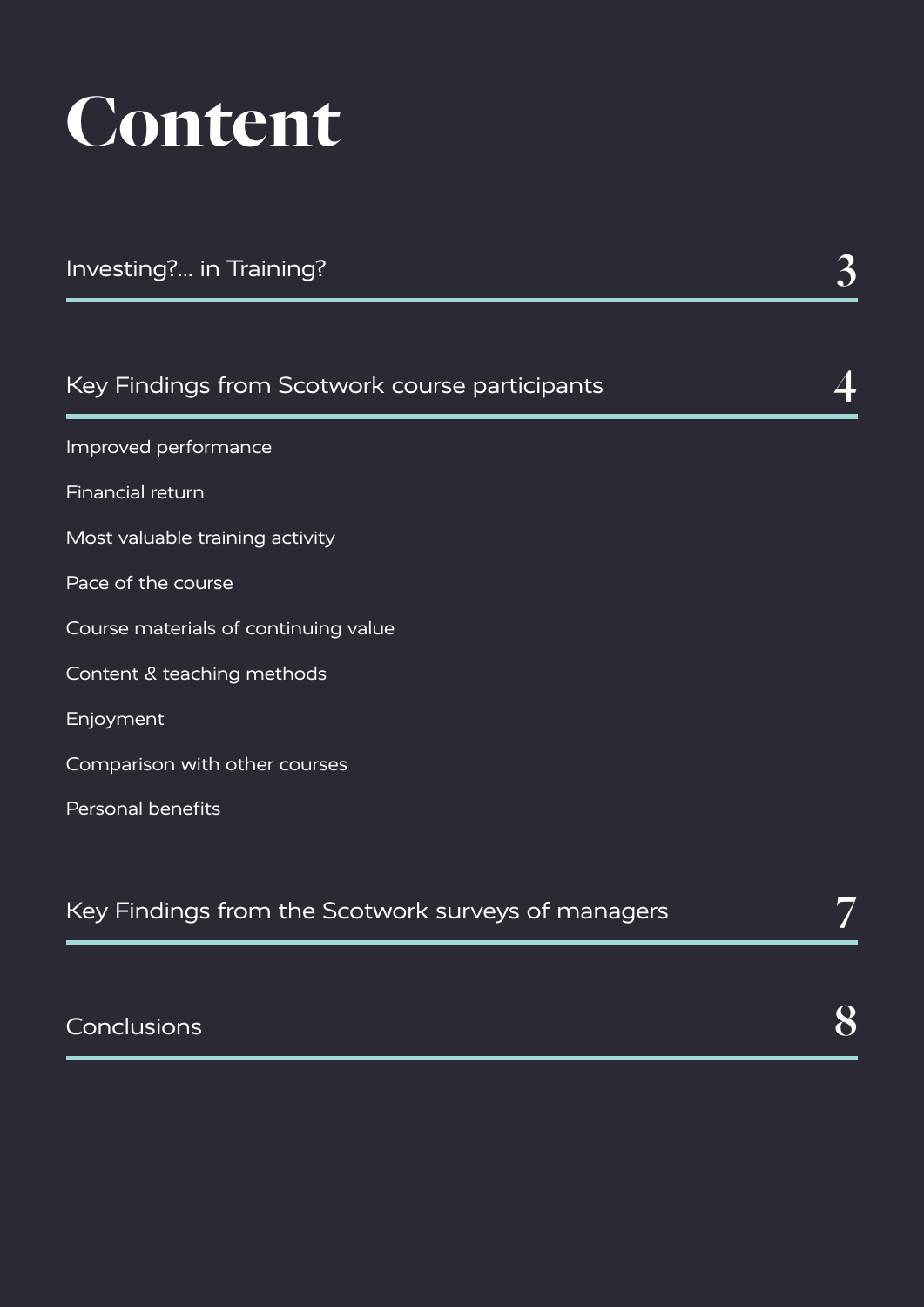# **Investing?...** in Training?

Every year industry and commerce spend billions of Pounds, Euros, Dollars, etc. on Management Development. The overall results evidently produce better management performance - but how do you assess the contribution of any one element? How do you weigh up the relative benefits of competing courses in the same management discipline?

With other products and services it is possible to measure objective criteria: response times, reliability, copies per minute.

Information-based topics can be assessed by a formal exam and pass rates can be compared, given a large enough sample; but with a SKILLS course the change in performance is much harder to measure. The measures are more subjective, there is no control group against which to gauge any improvement and the trainee has to have had the chance to use the skills in the workplace. Some of the benefits such as "improved use of time", "improved confidence" are very difficult to measure. All training produces some measure of benefit to the participant, so how do we compare those benefits relative to other courses?

We believe that the SCOTWORK ADVANCING NEGOTIATING SKILLS course does produce a result which can be measured in financial terms.

We assessed the impact of the course as reported by the participants and then added a study of their line managers' opinions of the change in performance and finally we looked for other comparable research against which we could benchmark our results.

Over 36,000 participants and 10,000 of their managers have taken part in this survey. This report contains the results from 10,000 participants who attended the Scotwork course between June 2013 and June 2018 and 2,100 of their managers.

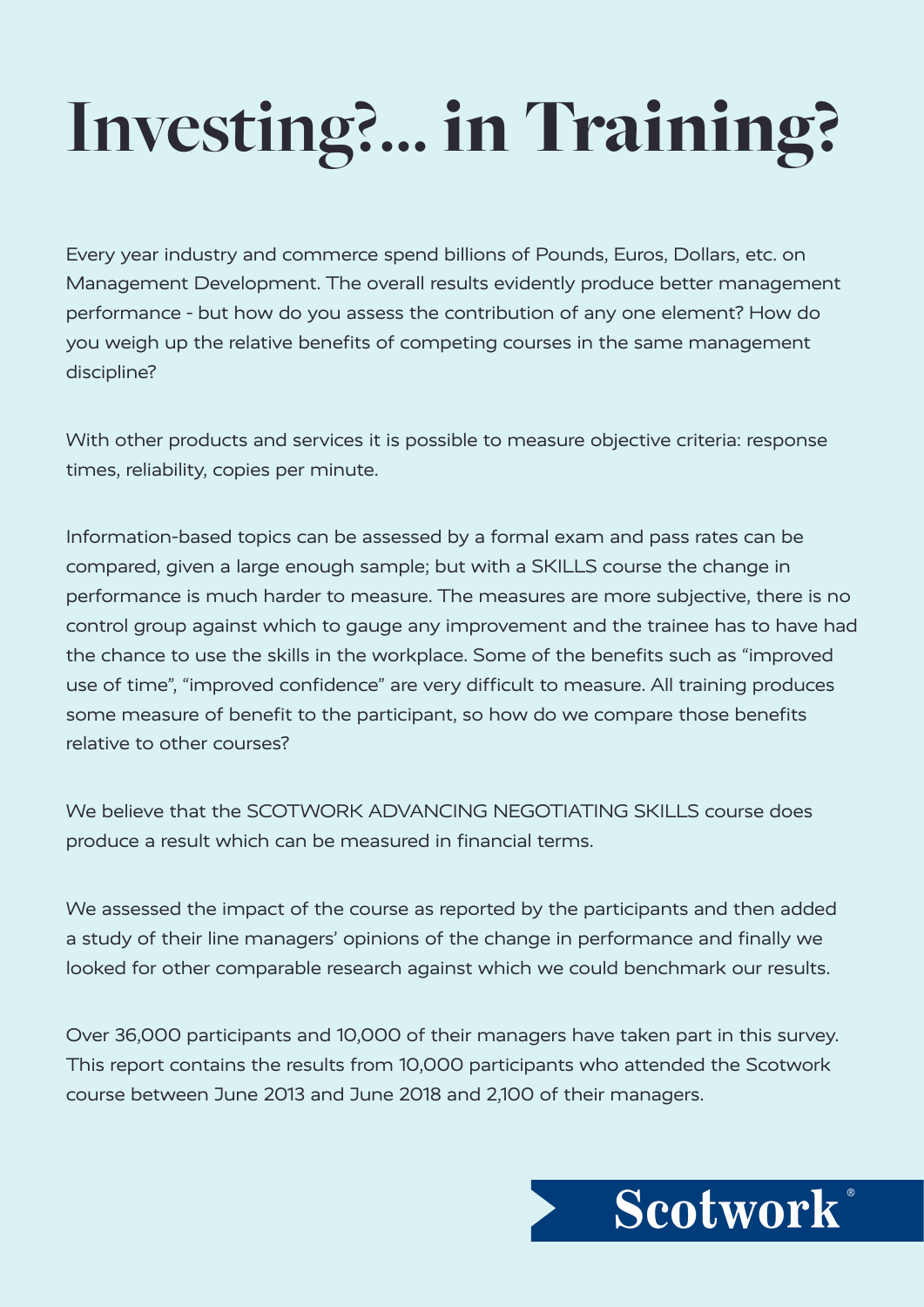# Key Findings from Scotwork course participants

Courses provide an average  $14.47 \times \text{ROI}$  - Face to face  $16.08 \times \text{ROI}$  - Virtual within 3 months

 $\mathbb{N}^{\mathbb{N}}$ 



# **IMPROVED PERFORMANCE**

"Do you feel that your negotiating performance has improved as a result of the course?"

After three months over 98% of participants said YES.

- 66% felt more in control of the negotiating process.
- Over 50% reported that they had improved in handling business conflict.
- 49% made fewer concessions and 30% gained more concessions when negotiating.

Massively impressed with the outputs. One of the metrics we are keen to measure aside from ROI is the relationship and how it had been impacted by our commercial discussions. Have to say we were very happy with both.

> SYLVAIN MASSON Program Manager Deal Desk, Facebook

# **FINANCIAL**

"Has your employer been able to gain benefit of at least £3,000 (\$4,000) in time or money as a result of your attendance on the course?"

46% said YES, their employer had made a saving of at least £3,000 and of these 20% claimed they had done it on the first negotiation after the course!

44% said they cannot measure the benefits to their employer in financial terms.

#### "Can you estimate the total financial benefit over the last 3 months?"

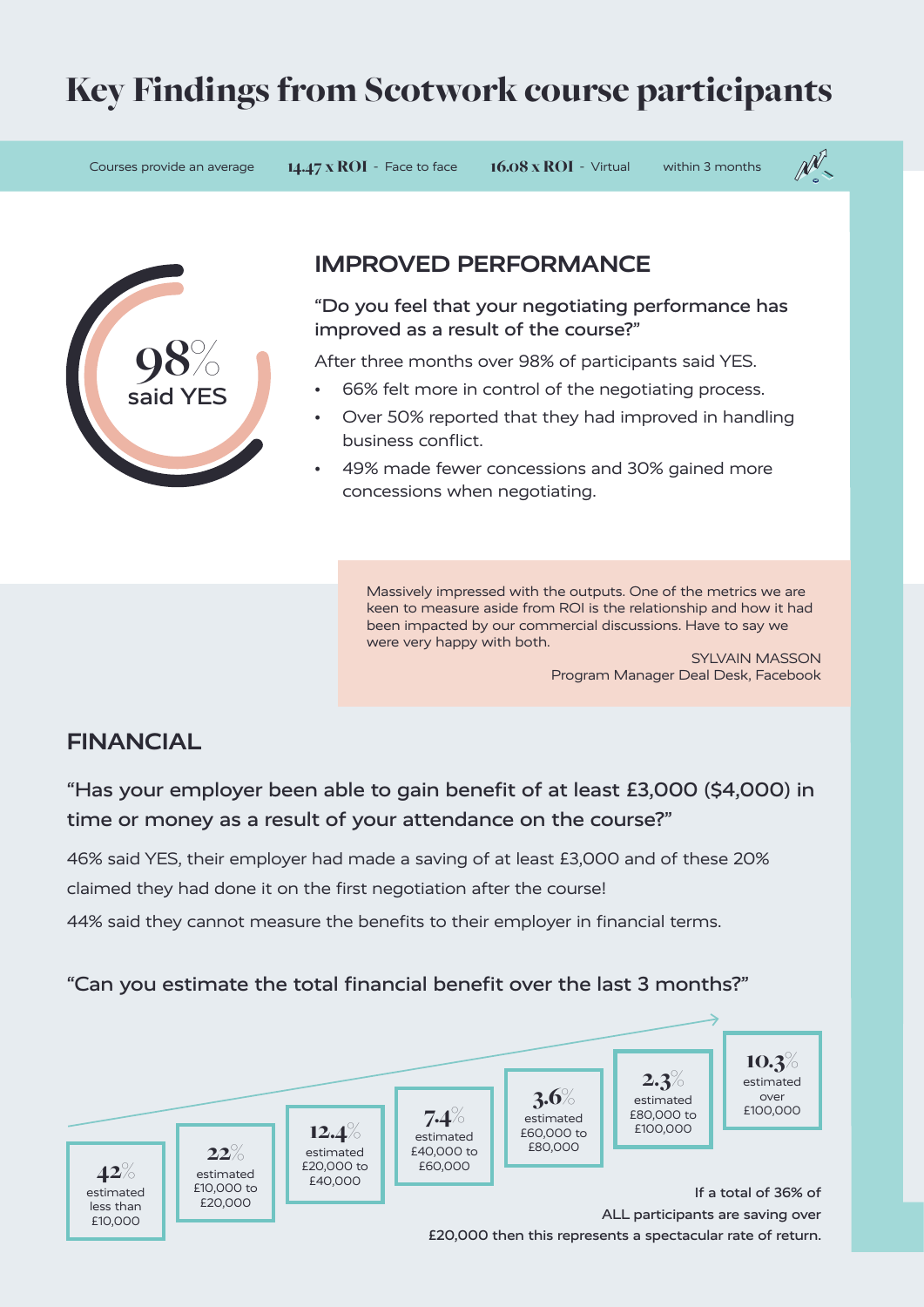

## **MOST VALUABLE TRAINING ACTIVITY**

Scotwork pioneered the use of video recorded case plays as a teaching method in the 1970s and participants felt that they learnt most from this one activity.

# **PACE OF THE COURSE**

The Scotwork course is run with great intensity; over 25 hours of learning packed into three days.

Over 83% scored Pace in the top two categories - Very Satisfactory and Quite Satisfactory.

# **COURSE MATERIALS OF CONTINUING VALUE**

An amazing 95% of participants are still referring to the course notes 3 months after the course!

> The course was very professional, the methodologies and materials were of high quality, and the trainers were very experienced, professional and engaging.

LIMOR SAMET Head of Learning and Development , SodaStream



# **CONTENT & TEACHING METHODS**

94% scored Content and Teaching Methods in the top two categories.



## **ENJOYMENT**

92% scored Enjoyment in the top two categories. Scotwork has always believed that learning can be fun.

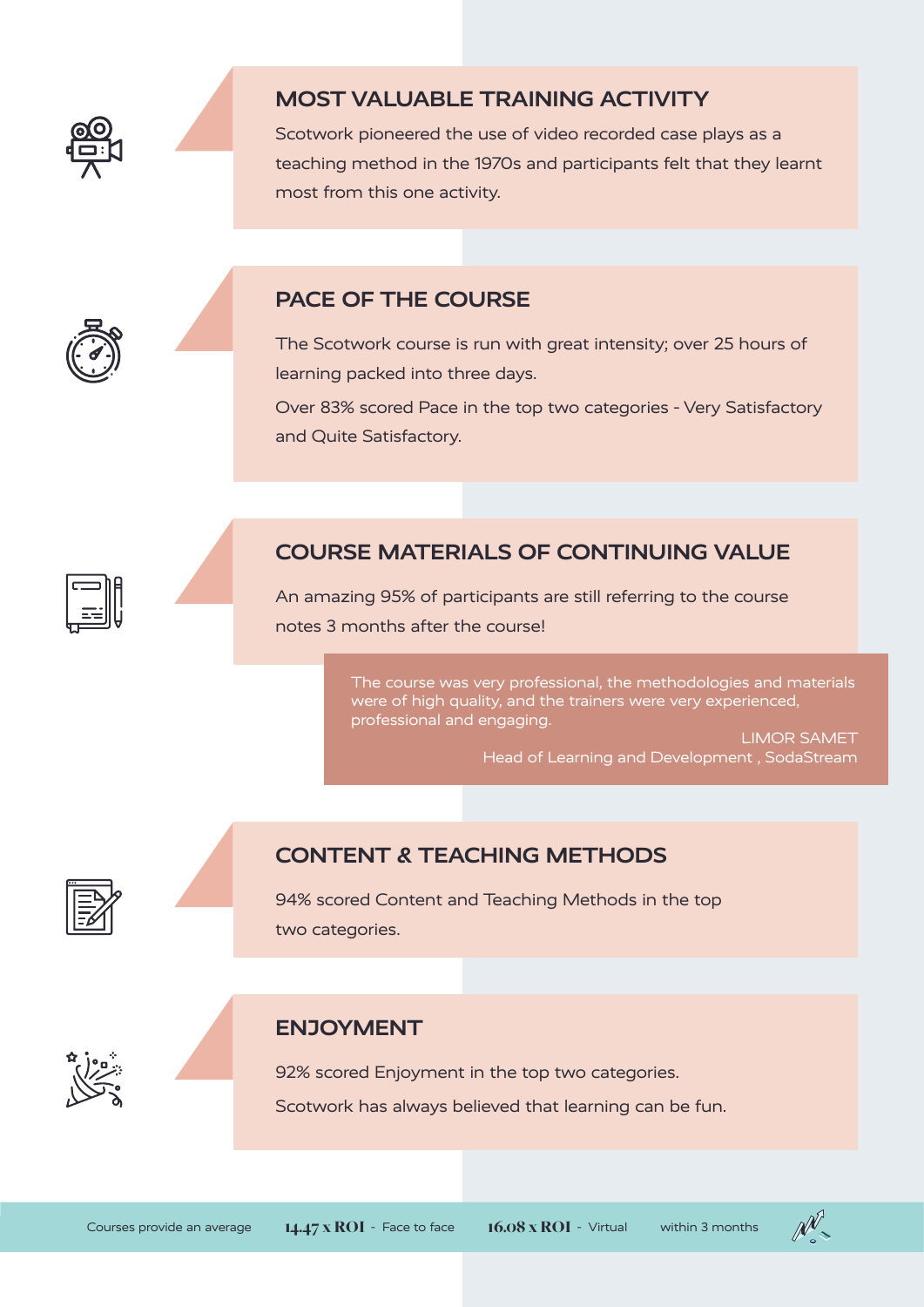# Comparison with other courses

"How did the SCOTWORK course compare with the BEST skill courses you have attended in the last 2 years?"



said that the course was the best or equal best course that they had ever attended over the previous 2 years.



of participants would RECOMMEND **Scotwork** 



had already done so!



would like to come back for more training



# **PERSONAL BENEFITS**

# "What benefits, if any, have you personally received as a result of attending the course?"

The course teaches participants to UNDERSTAND the negotiating process, to RECOGNISE the skills which can be brought to bear in a negotiation and PRACTISE these skills in a non-threatening environment.

As a result:



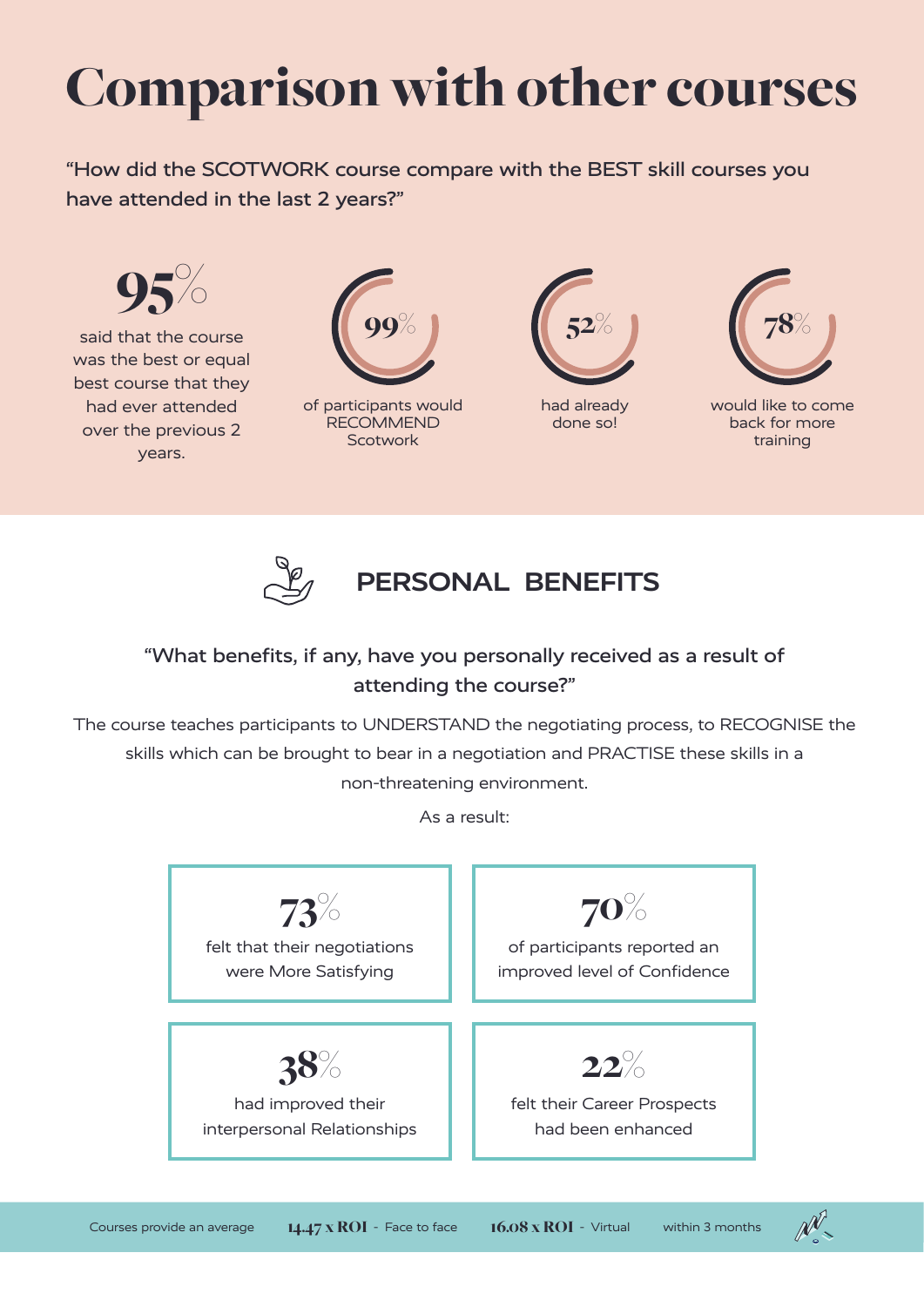# Key Findings from the Scotwork survey of managers

### So that is what you think - but what about your boss?



Did the participants achieve the list of objectives? The managers reported that, of the total number of their objectives, 82% were met in full

# Was the Training Investment Worthwile?



# USEFUL SKILLS

96% said that they had seen the person trying to use the skills and 83% could identify specific instances where they did use the skills.

# INCREASING BENEFITS

52% of respondents said benefit gained from training increased over time. This could be explained by the fact that skills improve with practice.

# HAS IT SAVED YOU MONEY?

### "Has it resulted in a benefit to the organisation of at least £3,000?"

39% said YES although 54% could not measure the benefit in financial terms.

### "Can you estimate the total financial benefit over the last 3 months?"

988 of the managers responded and estimated a total benefit for each individual.: